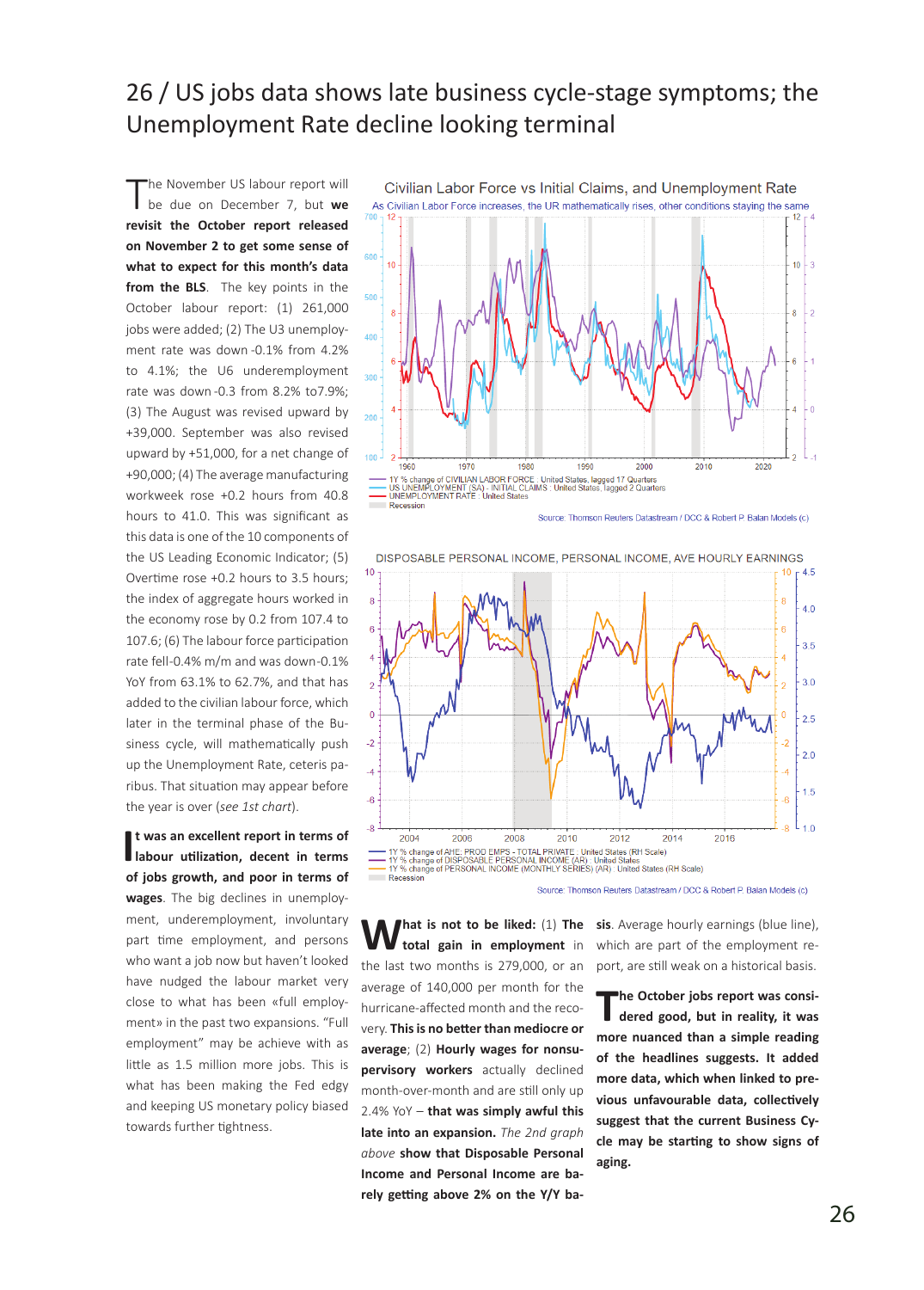Here is one such nuanced data, shown in the *1st chart of this page*: Primarily, the 3, 6 and 12-month moving average of establishment job growth is just slightly above 150,000/month. The average has been declining since early 2014, when it was averaging more than 250,00/month. As we are now late in the game of this recovery, we should not expect more than 150,000 average month growth going forward. We expect that average to fall further as payroll peak soon and jobs growth falls.

*The 2nd chart on this page* **shows how the momentum of job-creation is fast waning – payroll data year-onyear have been declining since a top in the middle of 2015**. The year-onon change rate of Employment – Total Private, has rolled over. Total service producing jobs (top graph), while still nominally positive, are declining Y/Y. Both retail and information jobs are declining, as well as construction and private-service. **The deterioration of the payroll data is starting to spillover into the initial claims, and the unemployment rate – the year-onyear deterioration of payrolls are now seen in the Unemployment rate - another sign that the Business Cycle is becoming mature** *(see 3rd graph on this page)* **-**

Here is another nuance: employment in the key working age group of 25-54-year-olds fell 305,000, but this was partially offset by a 195,000 increase in 55+ employment cohort. Normally, it should be the reverse - so more near-retirement people working and fewer people in prime working years in the active labour force isn›t a positive sign at all (*see 1st chart on the next page*).

There is now a record spread<br>
between job openings and hires in the monthly Job Openings and Labour Turnover Survey (JOLTS) report (*see 2nd chart on the next page*). The Hires data has been flat since late 2015 and is currently declining. This issue will continue to be a drag on employment growth as well as a negative to

**US nonfarm payrolls** 

1, 3, and 6 monthly changes, thousands







NONFARM PAYROLLS, UNEMPLOYMENT RATE, INITIAL CLAIMS